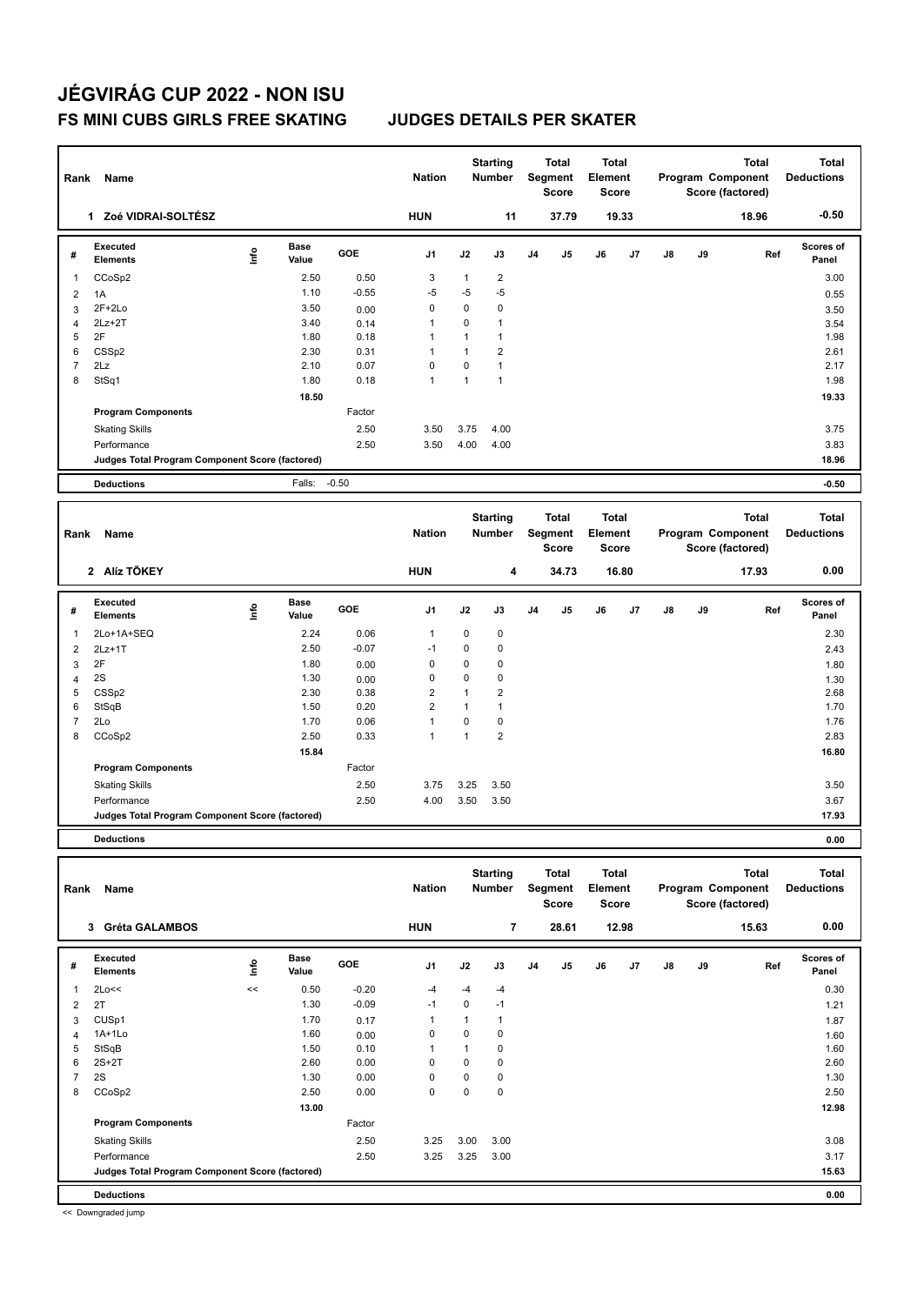| Rank | Name                                            |              |                      |         | <b>Nation</b>  |              | <b>Starting</b><br><b>Number</b> |                | Total<br>Segment<br><b>Score</b> | <b>Total</b><br>Element<br><b>Score</b> |                |    |    | <b>Total</b><br>Program Component<br>Score (factored) | <b>Total</b><br><b>Deductions</b> |
|------|-------------------------------------------------|--------------|----------------------|---------|----------------|--------------|----------------------------------|----------------|----------------------------------|-----------------------------------------|----------------|----|----|-------------------------------------------------------|-----------------------------------|
|      | 4 Szofi SEBES                                   |              |                      |         | <b>HUN</b>     |              | 1                                |                | 27.84                            |                                         | 12.08          |    |    | 16.26                                                 | $-0.50$                           |
| #    | Executed<br><b>Elements</b>                     | ۴ů           | <b>Base</b><br>Value | GOE     | J <sub>1</sub> | J2           | J3                               | J <sub>4</sub> | J <sub>5</sub>                   | J6                                      | J <sub>7</sub> | J8 | J9 | Ref                                                   | Scores of<br>Panel                |
| 1    | CSS <sub>p2</sub>                               |              | 2.30                 | 0.23    | $\mathbf{1}$   | $\mathbf{1}$ | 1                                |                |                                  |                                         |                |    |    |                                                       | 2.53                              |
| 2    | 2Lo                                             |              | 1.70                 | $-0.85$ | $-5$           | $-5$         | $-5$                             |                |                                  |                                         |                |    |    |                                                       | 0.85                              |
| 3    | 2F<+1A+SEQ                                      | $\checkmark$ | 2.03                 | $-0.29$ | $-2$           | $-2$         | $-2$                             |                |                                  |                                         |                |    |    |                                                       | 1.74                              |
| 4    | 2T                                              |              | 1.30                 | $-0.04$ | $-1$           | 0            | 0                                |                |                                  |                                         |                |    |    |                                                       | 1.26                              |
| 5    | $2S+2T<<$                                       | <<           | 1.70                 | $-0.65$ | $-5$           | -5           | $-5$                             |                |                                  |                                         |                |    |    |                                                       | 1.05                              |
| 6    | CCoSp2                                          |              | 2.50                 | 0.25    | $\overline{1}$ | 1            | 1                                |                |                                  |                                         |                |    |    |                                                       | 2.75                              |
| 7    | StSqB                                           |              | 1.50                 | 0.15    | $\overline{1}$ |              |                                  |                |                                  |                                         |                |    |    |                                                       | 1.65                              |
| 8    | 2F<<                                            | <<           | 0.50                 | $-0.25$ | $-5$           | $-5$         | $-5$                             |                |                                  |                                         |                |    |    |                                                       | 0.25                              |
|      |                                                 |              | 13.53                |         |                |              |                                  |                |                                  |                                         |                |    |    |                                                       | 12.08                             |
|      | <b>Program Components</b>                       |              |                      | Factor  |                |              |                                  |                |                                  |                                         |                |    |    |                                                       |                                   |
|      | <b>Skating Skills</b>                           |              |                      | 2.50    | 3.25           | 3.00         | 3.25                             |                |                                  |                                         |                |    |    |                                                       | 3.17                              |
|      | Performance                                     |              |                      | 2.50    | 3.25           | 3.25         | 3.50                             |                |                                  |                                         |                |    |    |                                                       | 3.33                              |
|      | Judges Total Program Component Score (factored) |              |                      |         |                |              |                                  |                |                                  |                                         |                |    |    |                                                       | 16.26                             |
|      | <b>Deductions</b>                               |              | Falls:               | $-0.50$ |                |              |                                  |                |                                  |                                         |                |    |    |                                                       | $-0.50$                           |

< Under-rotated jump << Downgraded jump

| Rank | Name                                            |            |               |            | <b>Nation</b>  |          | <b>Starting</b><br>Number |                | <b>Total</b><br>Segment<br><b>Score</b> | <b>Total</b><br>Element<br><b>Score</b> |       |               |    | <b>Total</b><br>Program Component<br>Score (factored) | <b>Total</b><br><b>Deductions</b> |
|------|-------------------------------------------------|------------|---------------|------------|----------------|----------|---------------------------|----------------|-----------------------------------------|-----------------------------------------|-------|---------------|----|-------------------------------------------------------|-----------------------------------|
|      | 5 Laura JÓZSA                                   |            |               |            | <b>HUN</b>     |          | 5                         |                | 24.95                                   |                                         | 11.62 |               |    | 13.33                                                 | 0.00                              |
| #    | Executed<br><b>Elements</b>                     | <b>Lin</b> | Base<br>Value | <b>GOE</b> | J <sub>1</sub> | J2       | J3                        | J <sub>4</sub> | J5                                      | J6                                      | J7    | $\mathsf{J}8$ | J9 | Ref                                                   | Scores of<br>Panel                |
| 1    | 2S                                              |            | 1.30          | $-0.04$    | $-1$           | 0        | 0                         |                |                                         |                                         |       |               |    |                                                       | 1.26                              |
| 2    | 1Lz+1A+SEQ                                      |            | 1.36          | 0.00       | 0              | 0        | 0                         |                |                                         |                                         |       |               |    |                                                       | 1.36                              |
| 3    | $1F+1Lo$                                        |            | 1.00          | 0.00       | $\mathbf 0$    | 0        | 0                         |                |                                         |                                         |       |               |    |                                                       | 1.00                              |
| 4    | SSp2                                            |            | 1.60          | 0.11       | 0              |          | 1                         |                |                                         |                                         |       |               |    |                                                       | 1.71                              |
| 5    | StSqB                                           |            | 1.50          | 0.10       | $\mathbf 0$    |          | 1                         |                |                                         |                                         |       |               |    |                                                       | 1.60                              |
| 6    | 2S                                              |            | 1.30          | $-0.13$    | -3             | 0        | 0                         |                |                                         |                                         |       |               |    |                                                       | 1.17                              |
|      | 1A                                              |            | 1.10          | 0.00       | $\Omega$       | $\Omega$ | 0                         |                |                                         |                                         |       |               |    |                                                       | 1.10                              |
| 8    | CCoSp2                                          |            | 2.50          | $-0.08$    | $-1$           | $\Omega$ | 0                         |                |                                         |                                         |       |               |    |                                                       | 2.42                              |
|      |                                                 |            | 11.66         |            |                |          |                           |                |                                         |                                         |       |               |    |                                                       | 11.62                             |
|      | <b>Program Components</b>                       |            |               | Factor     |                |          |                           |                |                                         |                                         |       |               |    |                                                       |                                   |
|      | <b>Skating Skills</b>                           |            |               | 2.50       | 2.75           | 2.50     | 2.50                      |                |                                         |                                         |       |               |    |                                                       | 2.58                              |
|      | Performance                                     |            |               | 2.50       | 2.75           | 2.75     | 2.75                      |                |                                         |                                         |       |               |    |                                                       | 2.75                              |
|      | Judges Total Program Component Score (factored) |            |               |            |                |          |                           |                |                                         |                                         |       |               |    |                                                       | 13.33                             |

**Deductions 0.00**

| Rank | Name                                            |         |                      |            | <b>Nation</b>  |      | <b>Starting</b><br><b>Number</b> |                | Total<br>Segment<br><b>Score</b> | <b>Total</b><br>Element<br><b>Score</b> |       |               |    | <b>Total</b><br>Program Component<br>Score (factored) | <b>Total</b><br><b>Deductions</b> |
|------|-------------------------------------------------|---------|----------------------|------------|----------------|------|----------------------------------|----------------|----------------------------------|-----------------------------------------|-------|---------------|----|-------------------------------------------------------|-----------------------------------|
|      | 6 Virág SZÉKELY                                 |         |                      |            | <b>HUN</b>     |      | $\overline{2}$                   |                | 24.58                            |                                         | 11.10 |               |    | 13.98                                                 | $-0.50$                           |
| #    | Executed<br><b>Elements</b>                     | lnfo    | <b>Base</b><br>Value | <b>GOE</b> | J <sub>1</sub> | J2   | J3                               | J <sub>4</sub> | J5                               | J6                                      | J7    | $\mathsf{J}8$ | J9 | Ref                                                   | <b>Scores of</b><br>Panel         |
| 1    | 2Loq+SEQ+1A*                                    | $\star$ | 1.36                 | $-0.74$    | $-3$           | $-5$ | $-5$                             |                |                                  |                                         |       |               |    |                                                       | 0.62                              |
| 2    | 2Fq                                             | q       | 1.80                 | $-0.84$    | $-4$           | $-5$ | $-5$                             |                |                                  |                                         |       |               |    |                                                       | 0.96                              |
| 3    | $2Lo+1T$                                        |         | 2.10                 | 0.00       | 0              | 0    | 0                                |                |                                  |                                         |       |               |    |                                                       | 2.10                              |
| 4    | 2T <                                            | $\prec$ | 1.04                 | $-0.52$    | $-5$           | $-5$ | $-5$                             |                |                                  |                                         |       |               |    |                                                       | 0.52                              |
| 5    | CSS <sub>p2</sub>                               |         | 2.30                 | 0.23       |                | 1    | 1                                |                |                                  |                                         |       |               |    |                                                       | 2.53                              |
| 6    | StSqB                                           |         | 1.50                 | 0.15       |                | 1    |                                  |                |                                  |                                         |       |               |    |                                                       | 1.65                              |
|      | 2S                                              |         | 1.30                 | 0.00       | $\Omega$       | 0    | 0                                |                |                                  |                                         |       |               |    |                                                       | 1.30                              |
| 8    | CCoSpB                                          |         | 1.70                 | $-0.28$    | $-2$           | $-1$ | $-2$                             |                |                                  |                                         |       |               |    |                                                       | 1.42                              |
|      |                                                 |         | 13.10                |            |                |      |                                  |                |                                  |                                         |       |               |    |                                                       | 11.10                             |
|      | <b>Program Components</b>                       |         |                      | Factor     |                |      |                                  |                |                                  |                                         |       |               |    |                                                       |                                   |
|      | <b>Skating Skills</b>                           |         |                      | 2.50       | 2.75           | 2.75 | 2.50                             |                |                                  |                                         |       |               |    |                                                       | 2.67                              |
|      | Performance                                     |         |                      | 2.50       | 3.00           | 3.00 | 2.75                             |                |                                  |                                         |       |               |    |                                                       | 2.92                              |
|      | Judges Total Program Component Score (factored) |         |                      |            |                |      |                                  |                |                                  |                                         |       |               |    |                                                       | 13.98                             |
|      | <b>Deductions</b>                               |         | Falls:               | $-0.50$    |                |      |                                  |                |                                  |                                         |       |               |    |                                                       | $-0.50$                           |

< Under-rotated jump \* Invalid element q Jump landed on the quarter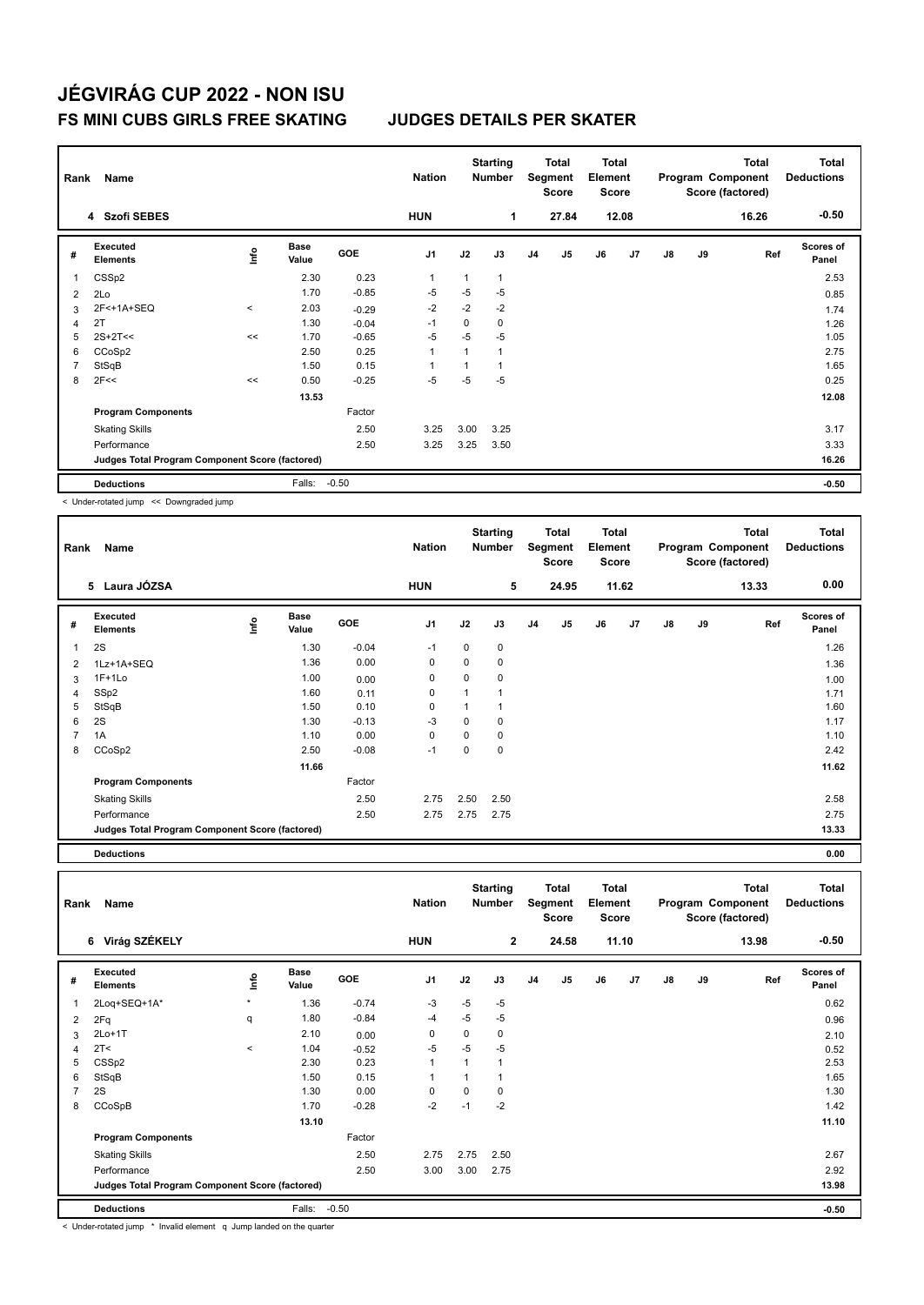| Rank | Name                                            |      |                      |            | <b>Nation</b>  |      | <b>Starting</b><br><b>Number</b> |                | <b>Total</b><br>Segment<br><b>Score</b> | <b>Total</b><br>Element<br>Score |       |    |    | <b>Total</b><br>Program Component<br>Score (factored) | Total<br><b>Deductions</b> |
|------|-------------------------------------------------|------|----------------------|------------|----------------|------|----------------------------------|----------------|-----------------------------------------|----------------------------------|-------|----|----|-------------------------------------------------------|----------------------------|
|      | Sofia HERIBANOVÁ<br>$\overline{7}$              |      |                      |            | <b>SVK</b>     |      | 9                                |                | 23.78                                   |                                  | 10.95 |    |    | 13.33                                                 | $-0.50$                    |
| #    | Executed<br><b>Elements</b>                     | lnfo | <b>Base</b><br>Value | <b>GOE</b> | J <sub>1</sub> | J2   | J3                               | J <sub>4</sub> | J <sub>5</sub>                          | J6                               | J7    | J8 | J9 | Ref                                                   | <b>Scores of</b><br>Panel  |
|      | 2F!                                             |      | 1.80                 | $-0.90$    | $-5$           | $-5$ | $-5$                             |                |                                         |                                  |       |    |    |                                                       | 0.90                       |
| 2    | 2Lo+1Lo                                         |      | 2.20                 | 0.00       | 0              | 0    | 0                                |                |                                         |                                  |       |    |    |                                                       | 2.20                       |
| 3    | CCoSp2V                                         |      | 1.88                 | 0.00       | 0              | 0    | 0                                |                |                                         |                                  |       |    |    |                                                       | 1.88                       |
| 4    | 2S                                              |      | 1.30                 | 0.00       | 0              | 0    | $\mathbf 0$                      |                |                                         |                                  |       |    |    |                                                       | 1.30                       |
| 5    | 2F!+1T                                          |      | 2.20                 | $-0.18$    | $-1$           | $-1$ | $-1$                             |                |                                         |                                  |       |    |    |                                                       | 2.02                       |
| 6    | SSp2                                            |      | 1.60                 | $-0.05$    | 0              | 0    | $-1$                             |                |                                         |                                  |       |    |    |                                                       | 1.55                       |
| 7    | 1A                                              |      | 1.10                 | 0.00       | 0              | 0    | $\mathbf 0$                      |                |                                         |                                  |       |    |    |                                                       | 1.10                       |
|      |                                                 |      | 12.08                |            |                |      |                                  |                |                                         |                                  |       |    |    |                                                       | 10.95                      |
|      | <b>Program Components</b>                       |      |                      | Factor     |                |      |                                  |                |                                         |                                  |       |    |    |                                                       |                            |
|      | <b>Skating Skills</b>                           |      |                      | 2.50       | 2.75           | 2.75 | 2.75                             |                |                                         |                                  |       |    |    |                                                       | 2.75                       |
|      | Performance                                     |      |                      | 2.50       | 2.75           | 2.50 | 2.50                             |                |                                         |                                  |       |    |    |                                                       | 2.58                       |
|      | Judges Total Program Component Score (factored) |      |                      |            |                |      |                                  |                |                                         |                                  |       |    |    |                                                       | 13.33                      |
|      | <b>Deductions</b>                               |      | Falls:               | $-0.50$    |                |      |                                  |                |                                         |                                  |       |    |    |                                                       | $-0.50$                    |

! Not clear edge

| Rank | Name                                            |         |                      |            | <b>Nation</b>  |      | <b>Starting</b><br><b>Number</b> |                | <b>Total</b><br>Segment<br><b>Score</b> | <b>Total</b><br>Element<br><b>Score</b> |                |    |    | <b>Total</b><br>Program Component<br>Score (factored) | <b>Total</b><br><b>Deductions</b> |
|------|-------------------------------------------------|---------|----------------------|------------|----------------|------|----------------------------------|----------------|-----------------------------------------|-----------------------------------------|----------------|----|----|-------------------------------------------------------|-----------------------------------|
|      | Laura Lola ANDRÁSIK<br>8                        |         |                      |            | <b>HUN</b>     |      | 12                               |                | 23.39                                   |                                         | 10.06          |    |    | 13.33                                                 | 0.00                              |
| #    | <b>Executed</b><br><b>Elements</b>              | ١nfo    | <b>Base</b><br>Value | <b>GOE</b> | J <sub>1</sub> | J2   | J3                               | J <sub>4</sub> | J <sub>5</sub>                          | J6                                      | J <sub>7</sub> | J8 | J9 | Ref                                                   | <b>Scores of</b><br>Panel         |
| 1    | 2F<                                             | $\prec$ | 1.44                 | $-0.38$    | $-3$           | $-3$ | $-2$                             |                |                                         |                                         |                |    |    |                                                       | 1.06                              |
| 2    | SSp1                                            |         | 1.30                 | 0.00       | $\mathbf 0$    | 0    | 0                                |                |                                         |                                         |                |    |    |                                                       | 1.30                              |
| 3    | 2Lo                                             |         | 1.70                 | $-0.34$    | $-4$           | $-1$ | $-1$                             |                |                                         |                                         |                |    |    |                                                       | 1.36                              |
| 4    | 2T<<                                            | <<      | 0.40                 | $-0.16$    | $-4$           | $-4$ | $-4$                             |                |                                         |                                         |                |    |    |                                                       | 0.24                              |
| 5    | $2S+1T$                                         |         | 1.70                 | 0.00       | 0              | 0    | 0                                |                |                                         |                                         |                |    |    |                                                       | 1.70                              |
| 6    | StSqB                                           |         | 1.50                 | $-0.05$    | $-1$           | 0    | 0                                |                |                                         |                                         |                |    |    |                                                       | 1.45                              |
| 7    | 1A+1A+SEQ                                       |         | 1.76                 | 0.00       | 0              | 0    | 0                                |                |                                         |                                         |                |    |    |                                                       | 1.76                              |
| 8    | CCoSpBV                                         |         | 1.28                 | $-0.09$    | $-1$           | $-1$ | $\Omega$                         |                |                                         |                                         |                |    |    |                                                       | 1.19                              |
|      |                                                 |         | 11.08                |            |                |      |                                  |                |                                         |                                         |                |    |    |                                                       | 10.06                             |
|      | <b>Program Components</b>                       |         |                      | Factor     |                |      |                                  |                |                                         |                                         |                |    |    |                                                       |                                   |
|      | <b>Skating Skills</b>                           |         |                      | 2.50       | 2.50           | 2.50 | 2.75                             |                |                                         |                                         |                |    |    |                                                       | 2.58                              |
|      | Performance                                     |         |                      | 2.50       | 2.50           | 2.75 | 3.00                             |                |                                         |                                         |                |    |    |                                                       | 2.75                              |
|      | Judges Total Program Component Score (factored) |         |                      |            |                |      |                                  |                |                                         |                                         |                |    |    |                                                       | 13.33                             |
|      | <b>Deductions</b>                               |         |                      |            |                |      |                                  |                |                                         |                                         |                |    |    |                                                       | 0.00                              |

< Under-rotated jump << Downgraded jump

| Rank                    | Name                                            |         |                      |            | <b>Nation</b>  |              | <b>Starting</b><br><b>Number</b> |                | <b>Total</b><br>Segment<br>Score | Total<br>Element<br><b>Score</b> |       |    |    | <b>Total</b><br>Program Component<br>Score (factored) | <b>Total</b><br><b>Deductions</b> |
|-------------------------|-------------------------------------------------|---------|----------------------|------------|----------------|--------------|----------------------------------|----------------|----------------------------------|----------------------------------|-------|----|----|-------------------------------------------------------|-----------------------------------|
|                         | Fruzsina ALMÁSI<br>9                            |         |                      |            | <b>HUN</b>     |              | 8                                |                | 23.19                            |                                  | 10.29 |    |    | 12.90                                                 | 0.00                              |
| #                       | Executed<br><b>Elements</b>                     | lnfo    | <b>Base</b><br>Value | <b>GOE</b> | J <sub>1</sub> | J2           | J3                               | J <sub>4</sub> | J <sub>5</sub>                   | J6                               | J7    | J8 | J9 | Ref                                                   | Scores of<br>Panel                |
| $\overline{\mathbf{1}}$ | $1A+1L0$                                        |         | 1.60                 | 0.00       | $\mathbf 0$    | $\mathbf 0$  | 0                                |                |                                  |                                  |       |    |    |                                                       | 1.60                              |
| $\overline{2}$          | 2S<                                             | $\,<\,$ | 1.04                 | $-0.42$    | -5             | -4           | $-3$                             |                |                                  |                                  |       |    |    |                                                       | 0.62                              |
| 3                       | $2S<+1T$                                        | $\,<$   | 1.44                 | $-0.21$    | $-2$           | $-2$         | $-2$                             |                |                                  |                                  |       |    |    |                                                       | 1.23                              |
| 4                       | SSp2                                            |         | 1.60                 | 0.11       | $\mathbf 0$    | $\mathbf{1}$ | 1                                |                |                                  |                                  |       |    |    |                                                       | 1.71                              |
| 5                       | StSqB                                           |         | 1.50                 | 0.00       | 0              | 0            | 0                                |                |                                  |                                  |       |    |    |                                                       | 1.50                              |
| 6                       | 2T <                                            | $\prec$ | 1.04                 | $-0.21$    | $-2$           | $-2$         | $-2$                             |                |                                  |                                  |       |    |    |                                                       | 0.83                              |
| $\overline{7}$          | 1A                                              |         | 1.10                 | 0.00       | 0              | 0            | 0                                |                |                                  |                                  |       |    |    |                                                       | 1.10                              |
| 8                       | CCoSpB                                          |         | 1.70                 | 0.00       | 0              | 0            | 0                                |                |                                  |                                  |       |    |    |                                                       | 1.70                              |
|                         |                                                 |         | 11.02                |            |                |              |                                  |                |                                  |                                  |       |    |    |                                                       | 10.29                             |
|                         | <b>Program Components</b>                       |         |                      | Factor     |                |              |                                  |                |                                  |                                  |       |    |    |                                                       |                                   |
|                         | <b>Skating Skills</b>                           |         |                      | 2.50       | 2.75           | 2.50         | 2.50                             |                |                                  |                                  |       |    |    |                                                       | 2.58                              |
|                         | Performance                                     |         |                      | 2.50       | 2.50           | 2.75         | 2.50                             |                |                                  |                                  |       |    |    |                                                       | 2.58                              |
|                         | Judges Total Program Component Score (factored) |         |                      |            |                |              |                                  |                |                                  |                                  |       |    |    |                                                       | 12.90                             |
|                         | <b>Deductions</b>                               |         |                      |            |                |              |                                  |                |                                  |                                  |       |    |    |                                                       | 0.00                              |

< Under-rotated jump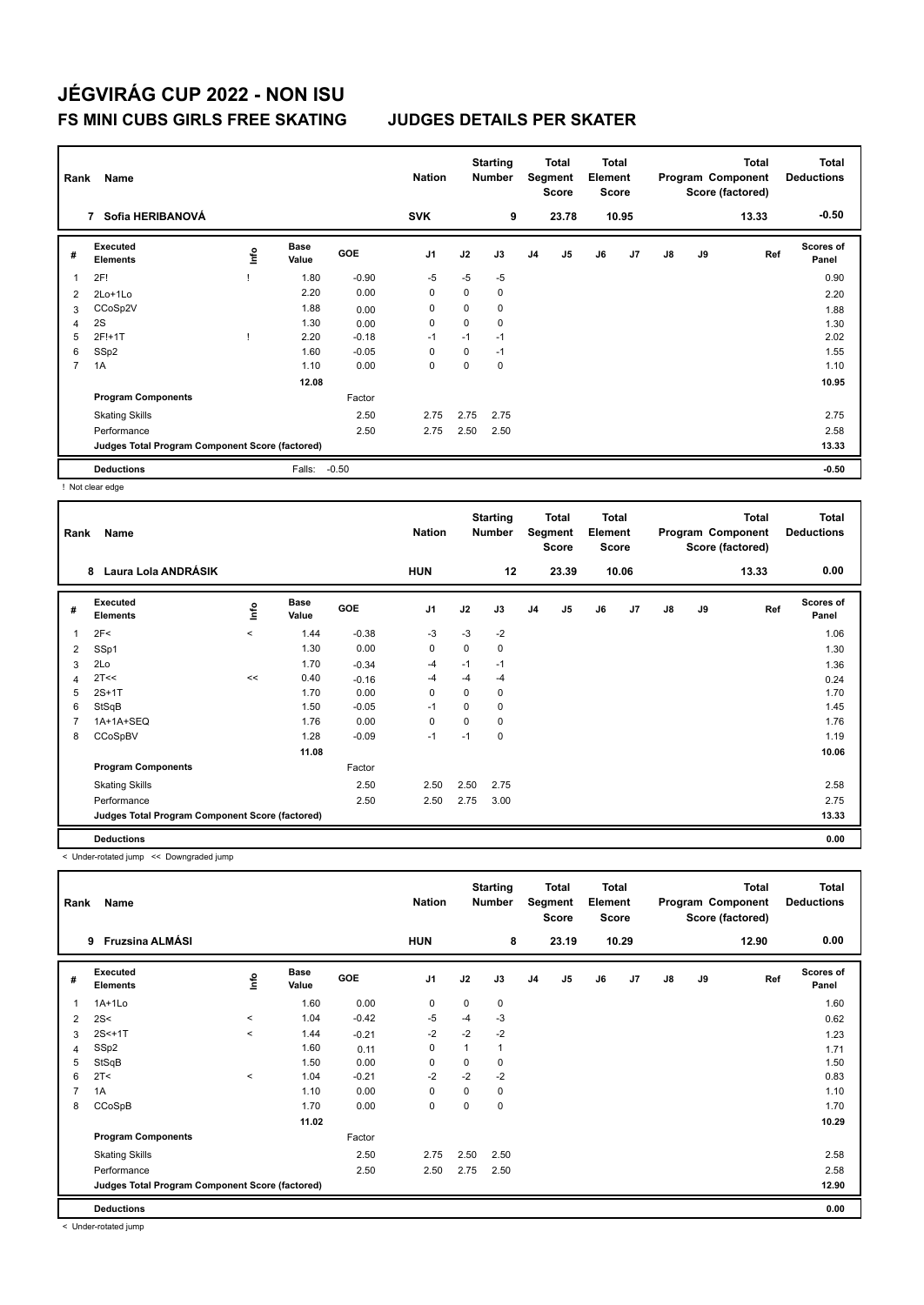| Rank           | <b>Name</b>                                     |      |                      |         | <b>Nation</b>  |                          | <b>Starting</b><br><b>Number</b> |    | <b>Total</b><br>Segment<br><b>Score</b> | <b>Total</b><br>Element<br><b>Score</b> |       |               |    | <b>Total</b><br>Program Component<br>Score (factored) | <b>Total</b><br><b>Deductions</b> |
|----------------|-------------------------------------------------|------|----------------------|---------|----------------|--------------------------|----------------------------------|----|-----------------------------------------|-----------------------------------------|-------|---------------|----|-------------------------------------------------------|-----------------------------------|
|                | 10 Panna LUKÁCS                                 |      |                      |         | <b>HUN</b>     |                          | 13                               |    | 22.27                                   |                                         | 11.19 |               |    | 12.08                                                 | $-1.00$                           |
| #              | Executed<br><b>Elements</b>                     | lnfo | <b>Base</b><br>Value | GOE     | J <sub>1</sub> | J2                       | J3                               | J4 | J5                                      | J6                                      | J7    | $\mathsf{J}8$ | J9 | Ref                                                   | Scores of<br>Panel                |
| 1              | $1A+1Lo$                                        |      | 1.60                 | 0.00    | $\mathbf 0$    | $\overline{0}$           | $\mathbf 0$                      |    |                                         |                                         |       |               |    |                                                       | 1.60                              |
| $\overline{2}$ | $2Lo+1T$                                        |      | 2.10                 | $-0.34$ | $-3$           | $-1$                     | $-2$                             |    |                                         |                                         |       |               |    |                                                       | 1.76                              |
| 3              | CCoSp1                                          |      | 2.00                 | 0.13    | $\mathbf 0$    | $\mathbf{1}$             | $\mathbf{1}$                     |    |                                         |                                         |       |               |    |                                                       | 2.13                              |
| $\overline{4}$ | StSqB                                           |      | 1.50                 | 0.00    | $\mathbf 0$    | 0                        | $\mathbf 0$                      |    |                                         |                                         |       |               |    |                                                       | 1.50                              |
| 5              | 2Lo                                             |      | 1.70                 | $-0.85$ | $-5$           | $-5$                     | $-5$                             |    |                                         |                                         |       |               |    |                                                       | 0.85                              |
| 6              | 2S                                              |      | 1.30                 | $-0.65$ | $-5$           | $-5$                     | $-5$                             |    |                                         |                                         |       |               |    |                                                       | 0.65                              |
| $\overline{7}$ | 1A                                              |      | 1.10                 | 0.00    | $\mathbf 0$    | 0                        | $\pmb{0}$                        |    |                                         |                                         |       |               |    |                                                       | 1.10                              |
| 8              | SSp2                                            |      | 1.60                 | 0.00    | $\Omega$       | 0                        | $\mathbf 0$                      |    |                                         |                                         |       |               |    |                                                       | 1.60                              |
|                |                                                 |      | 12.90                |         |                |                          |                                  |    |                                         |                                         |       |               |    |                                                       | 11.19                             |
|                | <b>Program Components</b>                       |      |                      | Factor  |                |                          |                                  |    |                                         |                                         |       |               |    |                                                       |                                   |
|                | <b>Skating Skills</b>                           |      |                      | 2.50    | 2.50           | 2.25                     | 2.25                             |    |                                         |                                         |       |               |    |                                                       | 2.33                              |
|                | Performance                                     |      |                      | 2.50    | 2.50           | 2.50                     | 2.50                             |    |                                         |                                         |       |               |    |                                                       | 2.50                              |
|                | Judges Total Program Component Score (factored) |      |                      |         |                |                          |                                  |    |                                         |                                         |       |               |    |                                                       | 12.08                             |
|                |                                                 |      |                      |         |                |                          |                                  |    |                                         |                                         |       |               |    |                                                       |                                   |
|                | <b>Deductions</b>                               |      | Falls:               | $-1.00$ |                |                          |                                  |    |                                         |                                         |       |               |    |                                                       | $-1.00$                           |
|                |                                                 |      |                      |         |                |                          |                                  |    |                                         |                                         |       |               |    |                                                       |                                   |
| Rank           | Name                                            |      |                      |         | <b>Nation</b>  |                          | <b>Starting</b><br><b>Number</b> |    | <b>Total</b><br>Segment<br><b>Score</b> | <b>Total</b><br>Element<br><b>Score</b> |       |               |    | <b>Total</b><br>Program Component<br>Score (factored) | <b>Total</b><br><b>Deductions</b> |
|                | 11 Sofia DUTKOVA                                |      |                      |         | <b>SVK</b>     |                          | 3                                |    | 21.08                                   |                                         | 8.88  |               |    | 12.70                                                 | $-0.50$                           |
| #              | <b>Executed</b><br><b>Elements</b>              | lnfo | <b>Base</b><br>Value | GOE     | J <sub>1</sub> | J2                       | J3                               | J4 | J5                                      | J6                                      | J7    | $\mathsf{J}8$ | J9 | Ref                                                   | Scores of<br>Panel                |
| $\mathbf{1}$   | 2Lo                                             |      | 1.70                 | $-0.85$ | $-5$           | $-5$                     | $-5$                             |    |                                         |                                         |       |               |    |                                                       | 0.85                              |
| $\overline{2}$ | 2Lo                                             |      | 1.70                 | 0.00    | $\mathbf 0$    | $\overline{0}$           | $\mathbf 0$                      |    |                                         |                                         |       |               |    |                                                       | 1.70                              |
| 3              | 1A                                              |      | 1.10                 | 0.00    | 0              | 0                        | $\pmb{0}$                        |    |                                         |                                         |       |               |    |                                                       | 1.10                              |
| $\overline{4}$ | SSp                                             |      | 0.00                 | 0.00    |                | $\overline{\phantom{a}}$ | $\ddot{\phantom{1}}$             |    |                                         |                                         |       |               |    |                                                       | 0.00                              |
| 5              | StSqB                                           |      | 1.50                 | 0.00    | $\mathbf 0$    | 0                        | $\mathbf 0$                      |    |                                         |                                         |       |               |    |                                                       | 1.50                              |
| 6              | 2S                                              |      | 1.30                 | $-0.43$ | $-4$           | $-3$                     | $-3$                             |    |                                         |                                         |       |               |    |                                                       | 0.87                              |
| $\overline{7}$ | 1Lz+1A+SEQ                                      |      | 1.36                 | 0.00    | 0              | 0                        | $\pmb{0}$                        |    |                                         |                                         |       |               |    |                                                       | 1.36                              |
| 8              | CCoSp1V                                         |      | 1.50                 | 0.00    | $\mathbf 0$    | 0                        | $\pmb{0}$                        |    |                                         |                                         |       |               |    |                                                       | 1.50                              |
|                |                                                 |      | 10.16                |         |                |                          |                                  |    |                                         |                                         |       |               |    |                                                       | 8.88                              |
|                | <b>Program Components</b>                       |      |                      | Factor  |                |                          |                                  |    |                                         |                                         |       |               |    |                                                       |                                   |
|                | <b>Skating Skills</b>                           |      |                      | 2.50    | 2.50           | 2.50                     | 2.50                             |    |                                         |                                         |       |               |    |                                                       | 2.50                              |
|                | Performance                                     |      |                      | 2.50    | 2.75           | 2.50                     | 2.50                             |    |                                         |                                         |       |               |    |                                                       | 2.58                              |
|                | Judges Total Program Component Score (factored) |      |                      |         |                |                          |                                  |    |                                         |                                         |       |               |    |                                                       | 12.70                             |
|                | <b>Deductions</b>                               |      | Falls:               | $-0.50$ |                |                          |                                  |    |                                         |                                         |       |               |    |                                                       | $-0.50$                           |
|                |                                                 |      |                      |         |                |                          |                                  |    |                                         |                                         |       |               |    |                                                       |                                   |
|                |                                                 |      |                      |         |                |                          | <b>Starting</b>                  |    | <b>Total</b>                            | <b>Total</b>                            |       |               |    | <b>Total</b>                                          | <b>Total</b>                      |

**Deductions Program Component Score (factored) Element Segment Score Score Rank Name Nation Nation # Executed Elements Base Value GOE J1 J2 J3 J4 J5 J6 J7 J8 J9 Scores of Panel** 1 2S+1T 1.70 -0.04 -1 0 0 **Ref**  2S+1T 1.66 **Info 12 Sofia MARAKOVIC SRB 6 20.08 8.28 12.30 -0.50** 2 2S<  $\leq$  1.04 -0.52 -5 -5 -5 contracts to the 0.52 0.52  $3$  1A+1Lo 1.60  $1.60$   $0.00$  0 0 0 0 0 0 1.60 1.60 4 SSp1 1.30 0.00 0 0 0 1.30 5 StSqB 1.50 0.10 1 1 0 1.60  $6$  1A 1.10  $1.10$  0.00 0 0 0 0 0 0 1.10 7 1F 0.50 0.00 0 0 0 0.50 8 CCoSp 0.00 0.00 - - - 0.00  **8.74 8.28 Program Components**  Skating Skills 2.50 2.50 2.25 2.50 2.42 Factor Performance 2.50 2.75 2.50 2.25 2.50 **Deductions** Falls: -0.50 **-0.50 Judges Total Program Component Score (factored) 12.30**

< Under-rotated jump